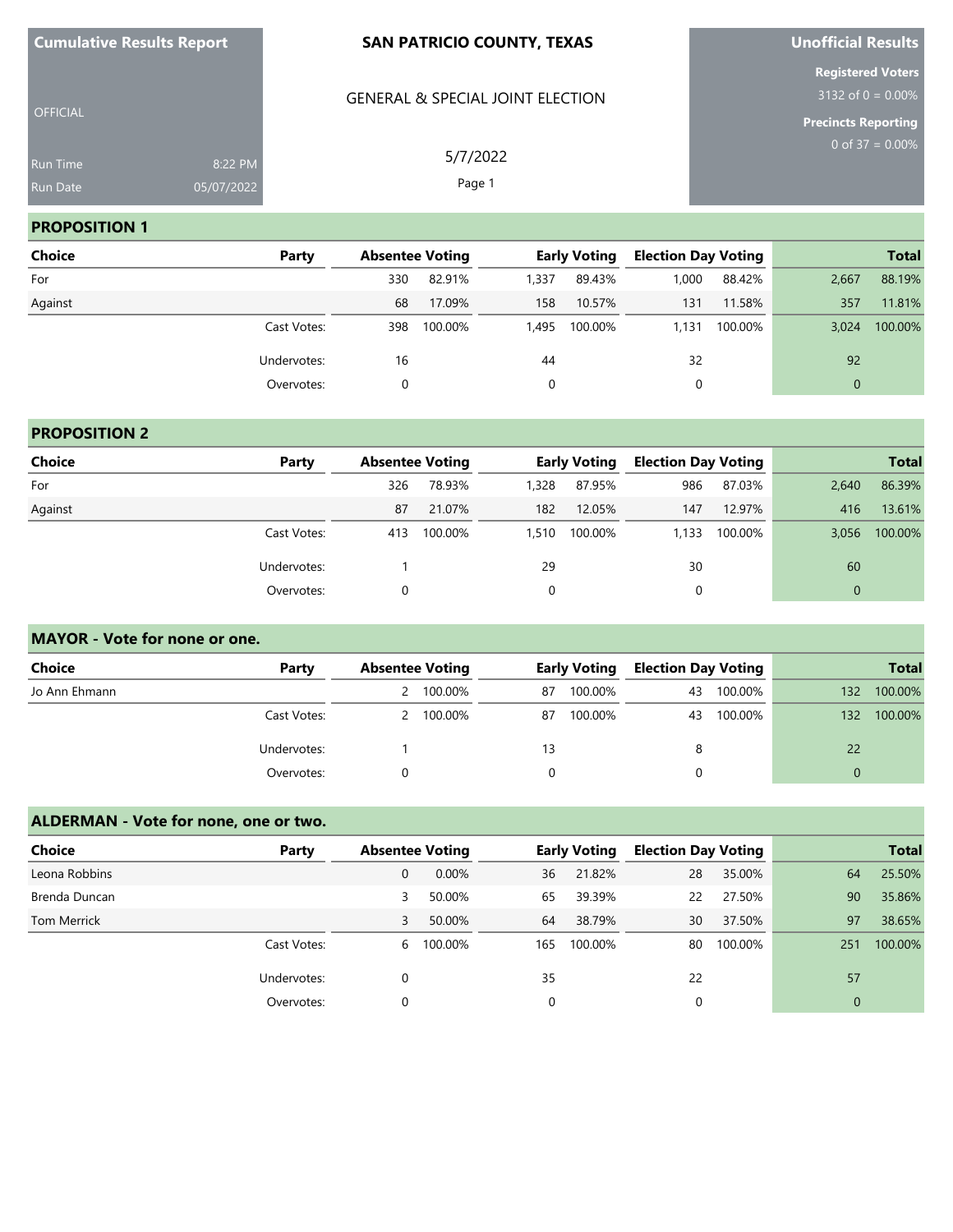| <b>Cumulative Results Report</b> |                       | <b>SAN PATRICIO COUNTY, TEXAS</b>                      | <b>Unofficial Results</b>                        |
|----------------------------------|-----------------------|--------------------------------------------------------|--------------------------------------------------|
| <b>OFFICIAL</b>                  |                       | <b>GENERAL &amp; SPECIAL JOINT ELECTION</b>            | <b>Registered Voters</b><br>$3132$ of 0 = 0.00%  |
| <b>Run Time</b><br>Run Date      | 8:22 PM<br>05/07/2022 | 5/7/2022<br>Page 2                                     | <b>Precincts Reporting</b><br>0 of $37 = 0.00\%$ |
|                                  |                       | <b>SCHOOL TRUSTEE PLACE IV - Vote for none or one.</b> |                                                  |

**Unofficial Results**

**Contract** 

| Choice             | Party       | <b>Absentee Voting</b> |         |     | <b>Early Voting</b> | <b>Election Day Voting</b> |         |          | <b>Total</b> |
|--------------------|-------------|------------------------|---------|-----|---------------------|----------------------------|---------|----------|--------------|
| Dr. Amanda Martini |             | 13                     | 46.43%  | 130 | 39.27%              | 124                        | 44.29%  | 267      | 41.78%       |
| Bobby Dendy        |             | 15.                    | 53.57%  | 201 | 60.73%              | 156                        | 55.71%  | 372      | 58.22%       |
|                    | Cast Votes: | 28                     | 100.00% | 331 | 100.00%             | 280                        | 100.00% | 639      | 100.00%      |
|                    | Undervotes: |                        |         | 8   |                     | 9                          |         | 24       |              |
|                    | Overvotes:  |                        |         | 0   |                     |                            |         | $\Omega$ |              |

# **SCHOOL TRUSTEE PLACE V - Vote for none or one.**

| <b>Choice</b>   | Party       |    | <b>Absentee Voting</b> |     | <b>Early Voting</b> | <b>Election Day Voting</b> |         |     | <b>Total</b> |
|-----------------|-------------|----|------------------------|-----|---------------------|----------------------------|---------|-----|--------------|
| Joseph J. Jones |             | 22 | 100.00%                | 255 | 100.00%             | 206                        | 100.00% | 483 | 100.00%      |
|                 | Cast Votes: | 22 | 100.00%                | 255 | 100.00%             | 206                        | 100.00% | 483 | 100.00%      |
|                 | Undervotes: | 13 |                        | 84  |                     | 83                         |         | 180 |              |
|                 | Overvotes:  |    |                        |     |                     |                            |         | 0   |              |

# **COUNCIL MEMBER - Vote for none, one, two or three.**

| <b>Choice</b>       | Party       |    | <b>Absentee Voting</b> |     | <b>Early Voting</b> | <b>Election Day Voting</b> |         |     | <b>Total</b> |
|---------------------|-------------|----|------------------------|-----|---------------------|----------------------------|---------|-----|--------------|
| David Smith         |             | 6  | 26.09%                 | 44  | 32.84%              | 31                         | 36.05%  | 81  | 33.33%       |
| Aaron Boyes         |             | 5. | 21.74%                 | 38  | 28.36%              | 16                         | 18.60%  | 59  | 24.28%       |
| George G. Hernandez |             |    | 30.43%                 | 41  | 30.60%              | 25                         | 29.07%  | 73  | 30.04%       |
| Alvaro Lopez, Jr.   |             | 5  | 21.74%                 | 11  | 8.21%               | 14                         | 16.28%  | 30  | 12.35%       |
|                     | Cast Votes: | 23 | 100.00%                | 134 | 100.00%             | 86                         | 100.00% | 243 | 100.00%      |
|                     | Undervotes: |    |                        | 25  |                     | 16                         |         | 42  |              |
|                     | Overvotes:  |    |                        | 0   |                     | 0                          |         | 0   |              |

# **MAYOR (Two Year Term) - Vote for none or one.**

| Choice        | Party       | <b>Absentee Voting</b> |         |     | <b>Early Voting</b> | <b>Election Day Voting</b> |         |       | <b>Total</b> |
|---------------|-------------|------------------------|---------|-----|---------------------|----------------------------|---------|-------|--------------|
| Ron Jorgensen |             | 41                     | 35.65%  | 220 | 27.81%              | 151                        | 32.47%  | 412   | 30.05%       |
| Cathy Skurow  |             | 74                     | 64.35%  | 571 | 72.19%              | 314                        | 67.53%  | 959   | 69.95%       |
|               | Cast Votes: | 115                    | 100.00% | 791 | 100.00%             | 465                        | 100.00% | 1,371 | 100.00%      |
|               | Undervotes: |                        |         | 13  |                     | 14                         |         | 29    |              |
|               | Overvotes:  |                        |         |     |                     |                            |         |       |              |